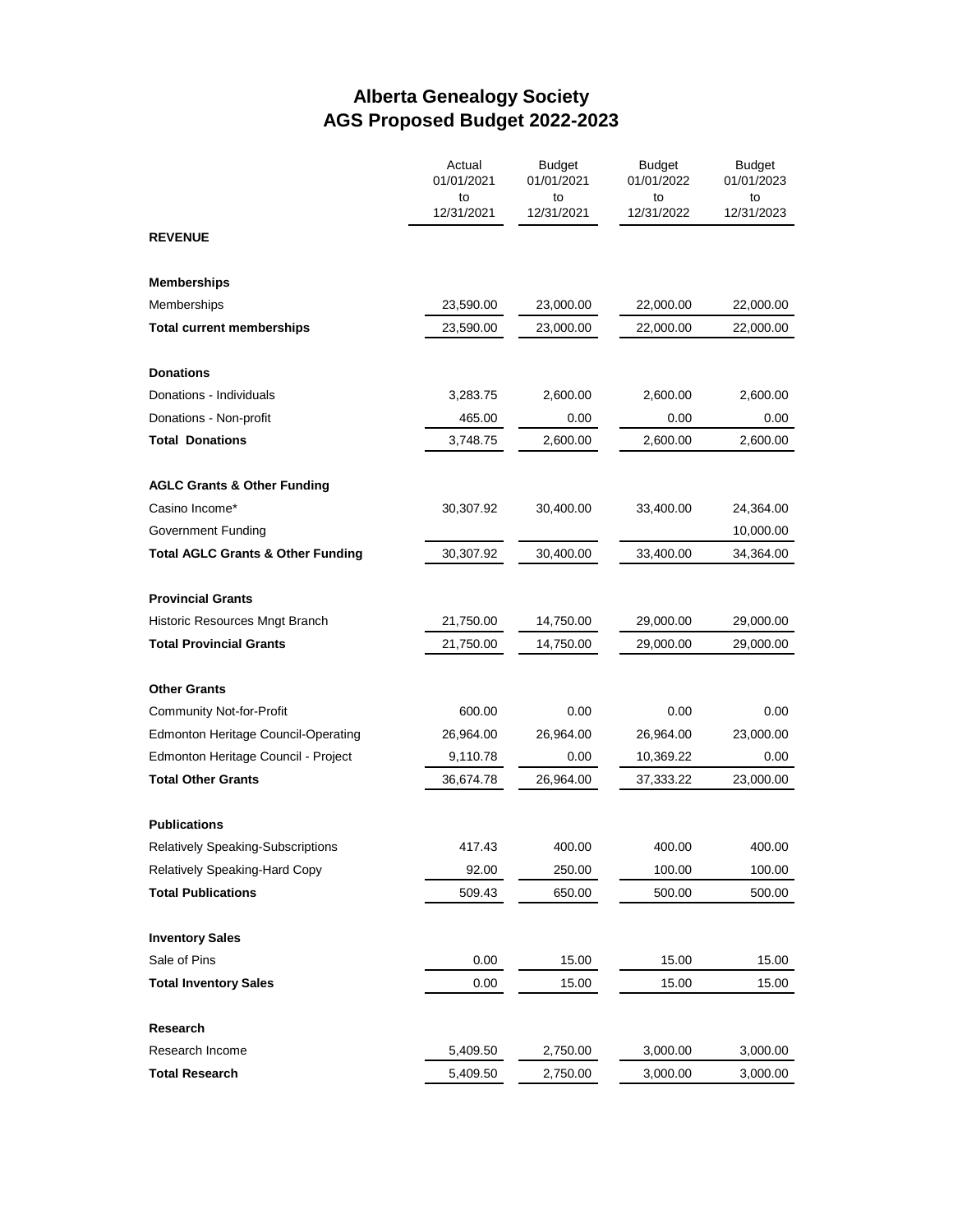| <b>Investment Income</b>                           |            |            |            |            |
|----------------------------------------------------|------------|------------|------------|------------|
| Interest Income                                    | 1,092.13   | 1,600.00   | 1,100.00   | 5,600.00   |
| <b>Dumutualization Benefit</b>                     | 4,717.84   | 0.00       | 0.00       | 0.00       |
|                                                    | 5,809.97   | 1,600.00   | 1,100.00   | 5,600.00   |
| <b>TOTAL REVENUE</b>                               | 127,800.35 | 102,729.00 | 128,948.22 | 120,079.00 |
| <b>EXPENSE</b>                                     |            |            |            |            |
| <b>Membership Expenses</b>                         |            |            |            |            |
| <b>AGS Memberships</b>                             | 10.74      | 250.00     | 250.00     | 250.00     |
| Membership Awards & Certificates                   | 345.85     | 600.00     | 600.00     | 600.00     |
| <b>Total Membership Expense</b>                    | 356.59     | 850.00     | 850.00     | 850.00     |
| <b>Branch Support Expenses</b>                     |            |            |            |            |
| <b>Branch Support</b>                              | 660.00     | 0.00       | 2,000.00   | 1,500.00   |
| <b>Total Branch Support Expenses</b>               | 660.00     | 0.00       | 2,000.00   | 1,500.00   |
| <b>Purchases of Goods &amp; Services</b>           |            |            |            |            |
| <b>Relatively Speaking Postage</b>                 | 1,331.07   | 1,300.00   | 1,300.00   | 1,300.00   |
| <b>Relatively Speaking Printing</b>                | 1,773.52   | 2,000.00   | 2,000.00   | 2,000.00   |
| Relatively Speaking Int'l Postage                  | 94.69      | 225.00     | 225.00     | 225.00     |
| Research Expense                                   | 893.90     | 700.00     | 800.00     | 800.00     |
| Genealogy-Children/Youth                           | 97.30      | 200.00     | 200.00     | 200.00     |
| <b>Total Purchase of Goods &amp; Services</b>      | 4,190.48   | 4,425.00   | 4,525.00   | 4,525.00   |
| <b>Facility Expenses</b>                           |            |            |            |            |
| Cleaning & Maintenance                             | 1,416.77   | 2,365.00   | 2,600.00   | 2,600.00   |
| <b>Computer Supplies &amp; Accessories</b>         | 216.99     | 300.00     | 300.00     | 300.00     |
| Insurance*                                         | 9,908.89   | 9,880.00   | 10,543.00  | 11,043.00  |
| Internet, Telephone                                | 2,341.37   | 2,300.00   | 2,100.00   | 2,200.00   |
| <b>Office Supplies</b>                             | 2,085.94   | 1,200.00   | 2,000.00   | 2,000.00   |
| <b>Computer Software</b>                           | 297.41     | 300.00     | 800.00     | 800.00     |
| Rent*                                              | 30,307.92  | 30,400.00  | 30,400.00  | 30,400.00  |
| Office & Library Security                          | 216.05     | 300.00     | 450.00     | 450.00     |
| <b>Total Facility Expense</b>                      | 46,791.34  | 47,045.00  | 49,193.00  | 49,793.00  |
| <b>Grants &amp; Other Funding Expense</b>          |            |            |            |            |
| AGS Non-AGLC Fundraising                           | 0.00       | 600.00     | 600.00     | 600.00     |
| <b>Total Grants &amp; Other Funding Exp</b>        | 0.00       | 600.00     | 600.00     | 600.00     |
|                                                    |            |            |            |            |
| <b>Library Expenses</b><br>Books (100% GST Rebate) | 50.00      | 200.00     | 200.00     | 200.00     |
| Library Purchases-Not Books                        | 14.45      | 0.00       | 0.00       | 0.00       |
| Online Resources for Membership                    | 3,407.21   |            |            |            |
| <b>Total Library Expense</b>                       | 3,471.66   | 200.00     | 200.00     | 200.00     |
|                                                    |            |            |            |            |